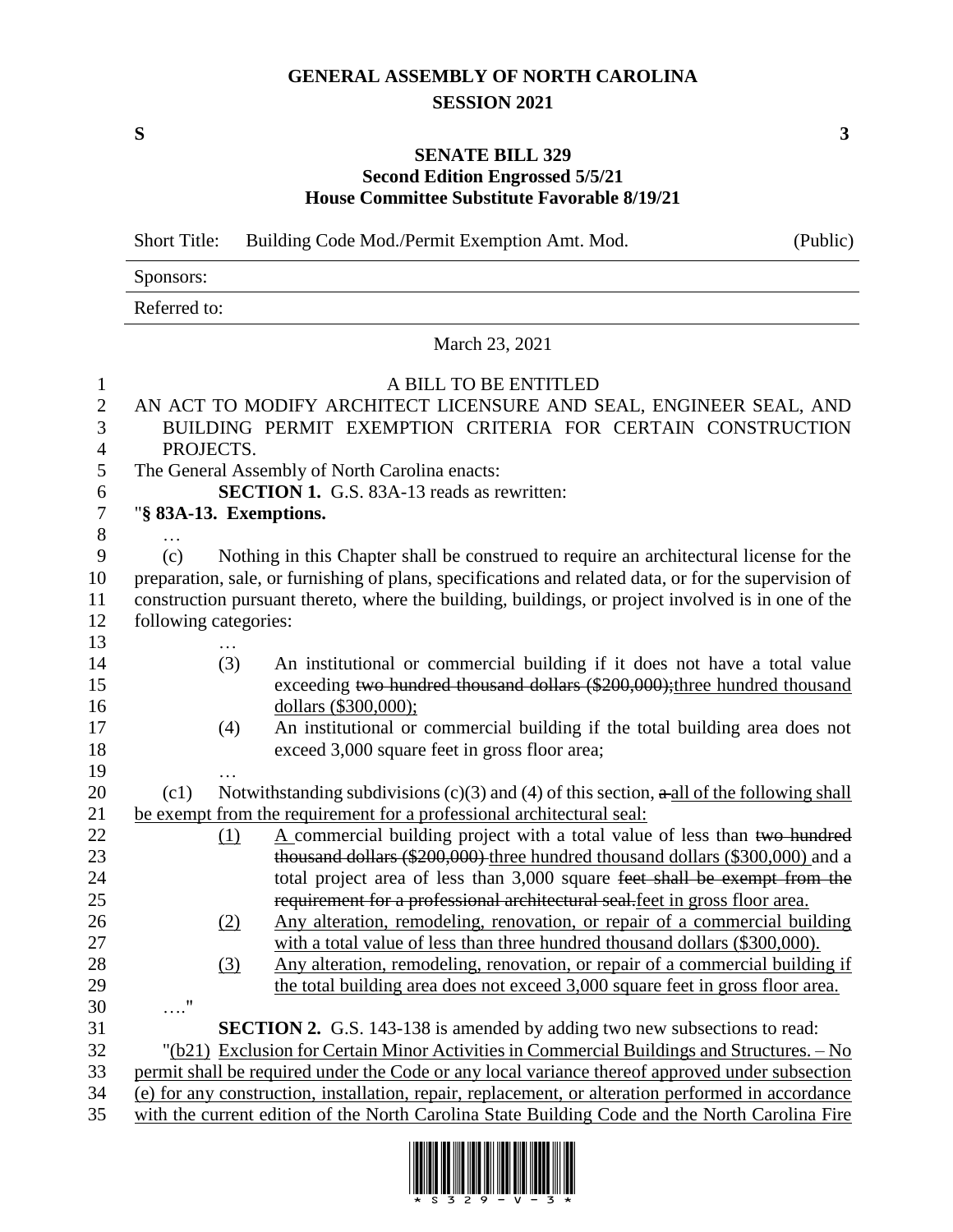## **General Assembly Of North Carolina Session 2021**  Prevention Code costing twenty thousand dollars (\$20,000) or less in any commercial building or structure unless the work involves any of the activities described in subdivisions (1) through (5) of subsection (b5) of this section. (b22) Limit Requirement for Certain Plans to be Under Professional Seal. – The North Carolina State Building Code shall not require that plans and specifications for any alteration, remodeling, renovation, or repair of a commercial building or structure be prepared by and under the seal of a registered architect licensed under Chapter 83A of the General Statutes, or a registered engineer licensed under Chapter 89C of the General Statutes, if the alteration, remodeling, renovation, or repair costs less than three hundred thousand dollars (\$300,000) or if the total building area does not exceed 3,000 square feet in gross floor area and all of the following apply: (1) The alteration, remodeling, renovation, or repair does not include the addition, repair, or replacement of load-bearing structures. (2) The alteration, remodeling, renovation, or repair is not subject to the requirements of G.S. 133-1.1(a). (3) The alteration, remodeling, renovation, or repair is performed in accordance with the current edition of the North Carolina Fire Prevention Code." **SECTION 3.** G.S. 160D-1104 is amended by adding a new subsection to read: "(d1) A local government may not adopt or enforce a local ordinance, resolution, or policy that requires that plans and specifications for any alteration, remodeling, renovation, or repair of a commercial building or structure be prepared by and under the seal of a registered architect licensed under Chapter 83A of the General Statutes, or a registered engineer licensed under Chapter 89C of the General Statutes, if the alteration, remodeling, renovation, or repair costs less than three hundred thousand dollars (\$300,000) or if the total building area does not exceed 3,000 square feet in gross floor area and all of the following apply: (1) The alteration, remodeling, renovation, or repair does not include the addition, repair, or replacement of load-bearing structures. (2) The alteration, remodeling, renovation, or repair is not subject to the 29 requirements of G.S. 133-1.1(a)." **SECTION 4.(a)** G.S. 160D-1110(c) reads as rewritten: "(c) No permit issued under Article 9 or 9C of Chapter 143 of the General Statutes is required for any construction, installation, repair, replacement, or alteration performed in accordance with the current edition of the North Carolina State Building Code costing fifteen thousand dollars (\$15,000) twenty thousand dollars (\$20,000) or less in any single-family 35 residence or residence, farm building building, or commercial building unless the work involves any of the following: (1) The addition, repair, or replacement of load-bearing structures. However, no permit is required for replacement of windows, doors, exterior siding, or the 39 pickets, railings, stair treads, and decking of porches and exterior decks-that otherwise meet the requirements of this subsection. (2) The addition or change in the design of plumbing. However, no permit is required for replacements otherwise meeting the requirements of this subsection that do not change size or capacity. (3) The addition, replacement, or change in the design of heating, air-conditioning, or electrical wiring, devices, appliances, or equipment, other than like-kind replacement of electrical devices and lighting fixtures. (4) The use of materials not permitted by the North Carolina Residential Code for One- and Two-Family Dwellings.State Building Code. (5) The addition (excluding replacement) of roofing." **SECTION 4.(b)** G.S. 143-138(b5) reads as rewritten: